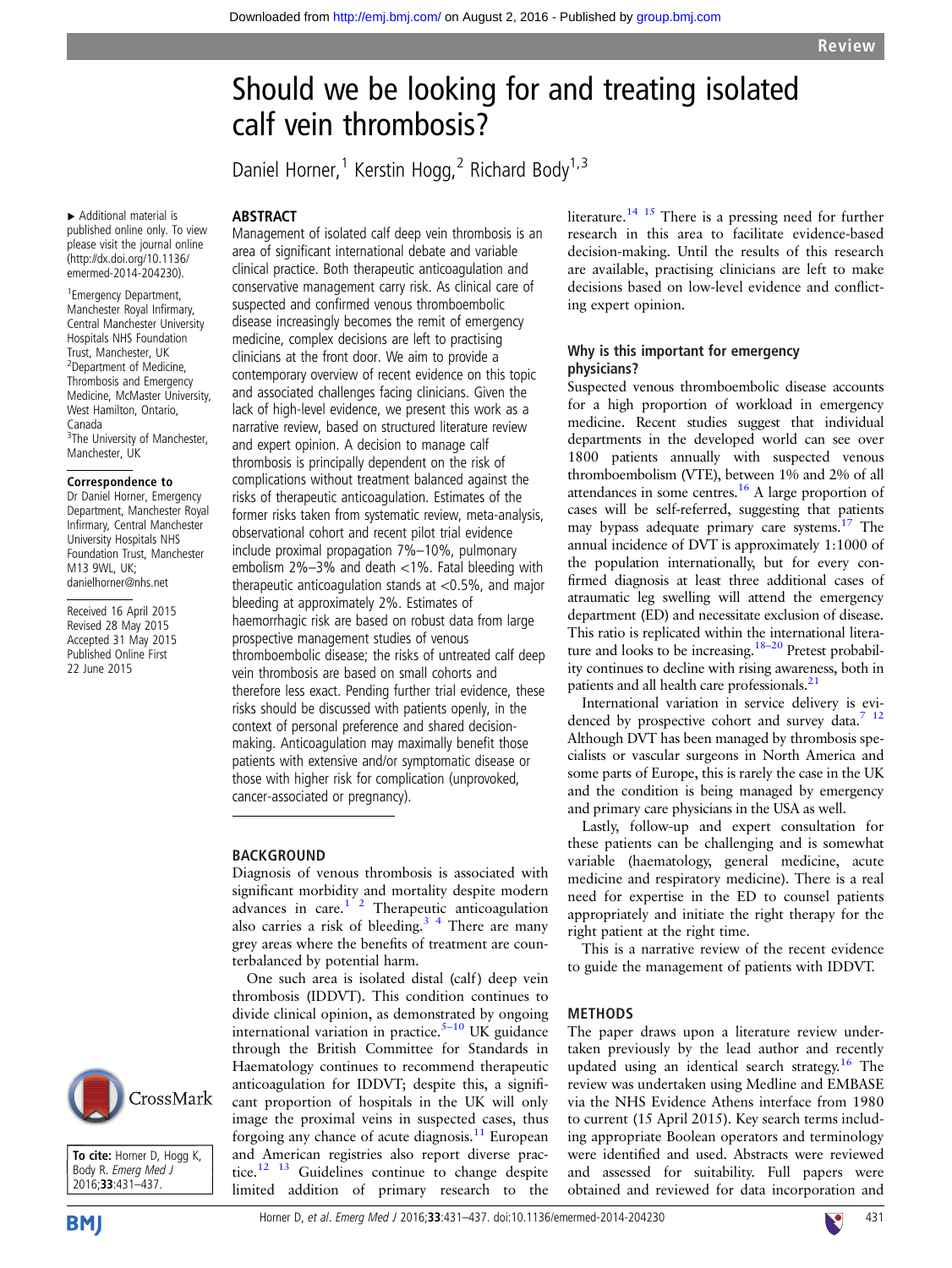referencing where relevant. A search strategy is available as an appendix.

## IS IDDVT A REAL PROBLEM?

Patients presenting to the Emergency Department with atraumatic leg swelling and/or pain are by definition symptomatic. This is an important distinction, as many studies have looked at the incidence of asymptomatic disease in selected cohorts, such as postoperative patients. More recent epidemiological work has attempted to quantify the proportional burden of IDDVT in unselected symptomatic cohorts presenting with suspected lower leg thrombosis.

Distal thrombi contribute approximately half of all DVT.<sup>[22](#page-5-0)-24</sup> Modern European data continue to support this fraction: The OPTIMEV collaborators recently followed a 2-year multicentre French cohort of over 1600 patients with objectively confirmed, symptomatic  $DVT<sup>25</sup>$  $DVT<sup>25</sup>$  $DVT<sup>25</sup>$  Distal disease accounted for 56.8% of their patients.

In our cohort of 969 patients with suspected DVT presenting to an ED in the UK, only 8.3% actually had a  $DVT<sup>16</sup>$  $DVT<sup>16</sup>$  $DVT<sup>16</sup>$  Of those referred for sonography, 22% were found to have new DVT. Acute IDDVT contributed 49.6% of all DVTs, which is in keeping with the previous literature. Patients with a negative ultrasound were followed up for 3 months with a negligible rate of missed disease.[26](#page-5-0) This proportional contribution is replicated internationally.<sup>[19](#page-5-0)</sup>  $27-33$  $27-33$ 

## CLINICAL RELEVANCE

Given the evidence that IDDVT accounts for a high proportion of venous thromboembolic disease in symptomatic ED patients, the next question is whether this disease is clinically relevant. Is a calf thrombosis really going to harm my patient? To answer this, we must determine the complication rates of untreated disease.

The key risks of a 'missed' or untreated DVT are pulmonary embolism (PE)-related and VTE-related death. Previous observational cohort studies have suggested that this latter risk can apply to untreated IDDVT. In a 1998 study of 1300 patients with suspected DVT discharged following a negative proximal compression ultrasound (CUS), a single patient returned at day 5 and died the next day prior to repeat scan. Autopsy revealed extensive PE. $34$  However, overall mortality in the setting of calf DVT is low. A meta-analysis of over 450 patients conducted in 2011 noted a mortality rate approximating  $1\%$ .<sup>[35](#page-6-0)</sup> In this study, deaths following the diagnosis of IDDVT occurred in both anticoagulated and non-anticoagulated patients, with no significant difference between groups. Since this meta-analysis, several further prospective studies with robust methodology have been published with no deaths in patients with untreated or treated calf DVT at 3 months in over 200 combined patients.<sup>[36](#page-6-0)–38</sup> This is likely a result of safety protocols incorporating serial imaging, clinical review and the opportunity for anticoagulation in the presence of worsening symptomatology and/or propagation.

A meta-analysis of 28 studies including 1665 patients with confirmed DVT found that the prevalence of silent PE was 36%  $(n=196/546)$  in patients with proximal DVT and 13%  $(n=15/56)$ 113) in patients with IDDVT. $39$  In a separate meta-analysis, the incidence of symptomatic PE during follow-up was found to be 4.2% among 120 patients with IDDVT who were not prescribed anticoagulation.<sup>[35](#page-6-0)</sup> However, a more recent study of  $64$  patients with conservatively managed IDDVT showed only a 1.6% incidence of symptomatic PE.<sup>3</sup>

We recently conducted a randomised controlled pilot trial, allocating ED patients with newly diagnosed IDDVT to receive

therapeutic anticoagulation or conservative management.<sup>[36](#page-6-0)</sup> Of 35 patients allocated to conservative treatment, 1 patient (2.9%) developed multiple segmental pulmonary emboli and represented at day 3. As such the risk of symptomatic PE with IDDVT is noteworthy, but appears to be <5% in modern studies. [Table 1](#page-2-0) below collates studies including conservatively managed patients and denotes the associated risk of PE.

Another clinical concern for patients with untreated IDDVT is the risk of proximal propagation. Propagation can occur locally in the calf, with worsening symptomatology, and proximally to the popliteal fossa. Proximal DVT results in greater leg swelling, poorer mobility and additional risk of post-thrombotic syndrome.<sup>[49](#page-6-0)–51</sup> An increase in clot burden will also increase the risk of PE.

## What is the incidence of propagation in untreated IDDVT?

Rhigini et al performed a qualitative systematic review in 2006, describing the rate of propagation in all observational cohort and trial studies. They averaged proportions to suggest the rate of extension in conservatively managed IDDVT as approximately  $10\%$ .<sup>[52](#page-6-0)</sup> A later meta-analysis cited a proximal propagation rate of 53/326 (16.3%) and noted that patients treated with anticoagulation were significantly less likely to develop clot propagation (OR 0.29, 95% CI 0.14 to 0.62).<sup>35</sup> More recent studies have reported lower incidences of propagation. Palareti et al report a propagation rate of 6.3% (95% CI 0.4% to 12.3%) and Horner et al report a rate of 8.6% (95% CI −0.7% to 17.9%).<sup>36</sup> 37

Many studies have attempted to collate these outcomes by the use of composite endpoints: the occurrence of PE, proximal propagation or death directly attributable to VTE. This is arguably the most relevant figure for emergency physicians who are considering the overall risk of conservative management. Recent estimates from small, underpowered studies (60–70 patients) note a 7.8% (95% CI 3% to 17%) and 11.4% (95% CI −1.5% to 26.7%) risk of a composite outcome.<sup>[36 37](#page-6-0)</sup> The principal contributor to the composite outcome was proximal propagation in both studies. [Table 2](#page-2-0) below reports the recent individual studies and their reported rates of propagation in untreated IDDVT.

## THE COUNTER ARGUMENTS AGAINST CLINICAL **RELEVANCE**

Although these data suggest that the incidence of PE and propagation is far from negligible in patients with IDDVT and that the risk can be reduced by therapeutic anticoagulation, there is some evidence for the safety of diagnostic strategies that do not aim to detect IDDVT. For example, two large diagnostic studies conducted in 2000 failed to show a significantly increased mortality or PE rate in those patients managed by serial proximal CUS only, when compared with those managed by whole leg CUS imaging with IDDVT treated routinely when found.<sup>28</sup> This work carries the implication that omitting to test for IDDVT comes with no additional morbidity. However, reliance on diagnostic research is complicated by dilution of index cases. Only a small proportion of patients will have IDDVT in these studies, and only a limited proportion with IDDVT managed conservatively will develop sentinel events with poor outcomes.

There are additional concerns with the use of serial proximal compression CUS, such as limited diagnostic yield, costs of reattendance, attrition (loss to follow-up/failure to return), limited investigation for other potentially serious causes of symptoms and ongoing uncertainty for the patient.<sup>[57](#page-6-0)</sup> Although not all patients with calf DVT may benefit from therapeutic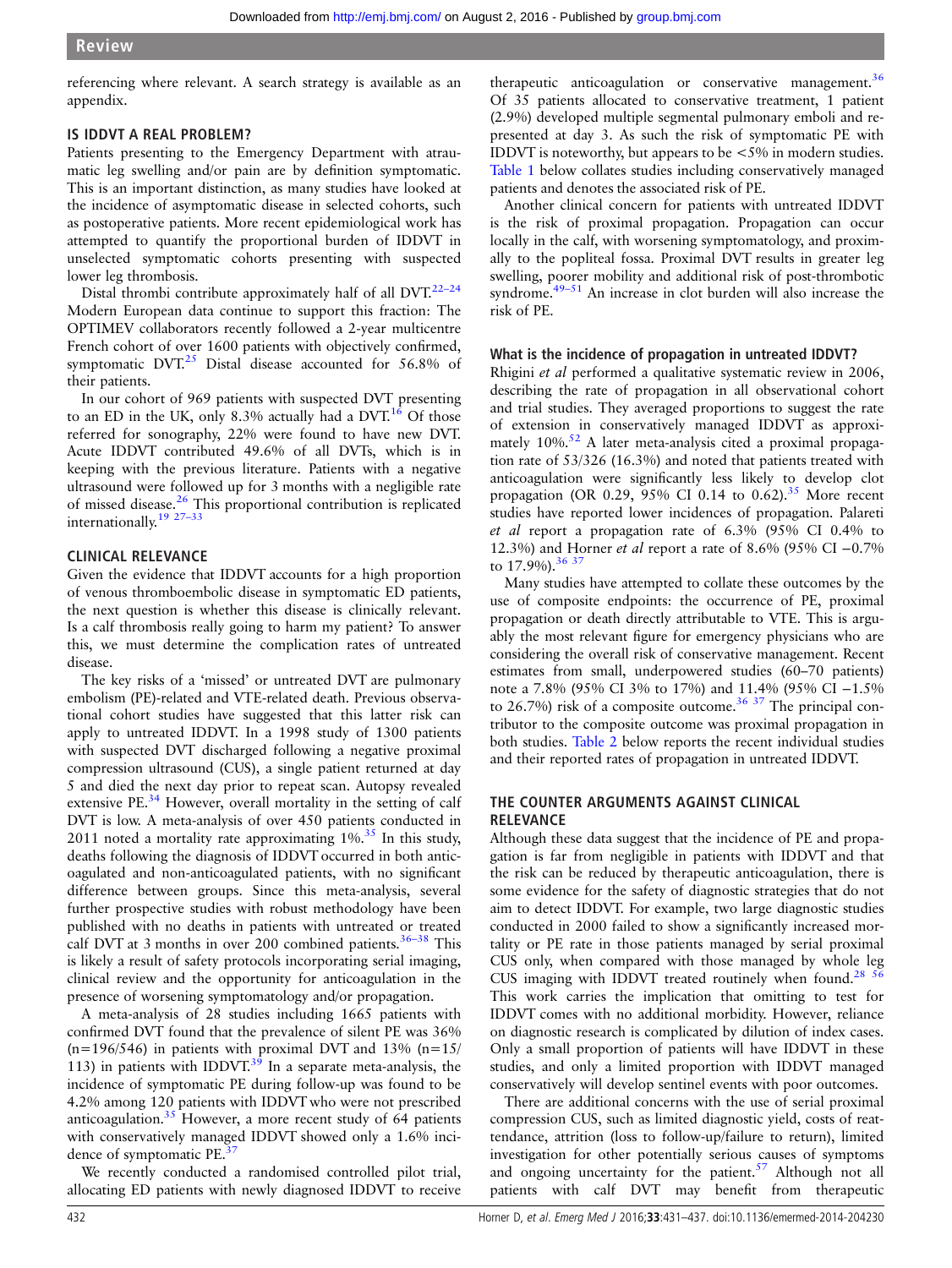<span id="page-2-0"></span>Horner D,

et al. Emerg Med J

2016;33

## Table 1 Studies assessing pulmonary embolism (PE) rates in patients with untreated IDDVT

| Author/year                           | Population                                                                                                                                                                                                                     | Sample<br>size | Diagnostic method                                      | Follow-up                   | PE rate          |
|---------------------------------------|--------------------------------------------------------------------------------------------------------------------------------------------------------------------------------------------------------------------------------|----------------|--------------------------------------------------------|-----------------------------|------------------|
| Lagerstedt et al (1985) <sup>40</sup> | Symptomatic medical patients                                                                                                                                                                                                   | 28             | Isotopic uptake confirmed by<br>ascending phlebography | 90 days                     | $1/28$ (3.6%)    |
| Solis <i>et al</i> $(1992)^{41}$      | Inpatient combination of postoperative hip and knee arthroplasty patients. Physician led<br>follow-up                                                                                                                          | 28             | Ascending venography with<br>follow-up CUS             | Unclarified                 | 0/28(0%)         |
| Pellegrini et al $(1993)^{42}$        | Postoperative hip arthroplasty patients nested within prophylaxis RCT                                                                                                                                                          | 24             | Blinded contrast venogram                              | 33 days (22 to 52)          | 4/24 (16.7%)     |
| Oishi et al $(1994)^{43}$             | Asymptomatic postoperative THR/TKR patients                                                                                                                                                                                    | 41             | <b>CUS</b>                                             | 6 months                    | $0/41(0\%)$      |
| Masuda et al (1998) <sup>44</sup>     | Retrospective outpatient cohort managed by attending physician                                                                                                                                                                 | 26             | <b>CUS</b>                                             | 6 months                    | 0/26(0%)         |
| Schwarz et al $(2001)^{45}$           | Low-risk ambulatory patients with isolated calf muscle thrombus                                                                                                                                                                | 32             | <b>CUS</b>                                             | 3 months                    | 0/32(0%)         |
| Labropoulos et al $(2002)^{46}$       | Symptomatic medical and surgical inpatients and outpatients                                                                                                                                                                    | 29             | <b>CUS</b>                                             | 7 (up to 11) months         | $1/29$ $(3.4\%)$ |
| Dorr et al (2007) <sup>47</sup>       | Postoperative hip and knee arthroplasty patients nested within prophylaxis RCT                                                                                                                                                 | 25             | Single CUS at 24 h<br>postoperatively                  | 6 months                    | 0/25(0%)         |
| Lautz et al $(2009)^{48}$             | Retrospective cohort of inpatients and outpatients with ICMVT who received at least one<br>follow-up CUS                                                                                                                       | 406            | <b>CUS</b>                                             | 7.5 (up to $11$ )<br>months | 7/119 (5.9%)     |
| Schwarz et al $(2010)^{38}$           | Low-risk ambulatory patients with isolated calf muscle thrombus                                                                                                                                                                | 53             | <b>CUS</b>                                             | 3 months                    | 0/53(0%)         |
| Palareti et al (2010) <sup>37</sup>   | Symptomatic outpatients with confirmed IDDVT                                                                                                                                                                                   | 65             | <b>CUS</b>                                             | 3 months                    | $1/64$ $(1.6\%)$ |
| Horner <i>et al</i> $(2014)^{36}$     | Symptomatic ambulatory emergency department patients                                                                                                                                                                           | 35             | CUS                                                    | 3 months                    | 1/35(2.9%)       |
|                                       | Data are presented as mean (SD), median (IQR) or n/N (percentage) as seen. Diagnostic method refers to original method of diagnosis for IDDVT. Acute PE was confirmed by either V/Q or CTPA testing. Variable follow-up period |                |                                                        |                             |                  |

CTPA, CT pulmonary angiogram; CUS, compression ultrasound; ICMVT, isolated calf muscle vein thrombosis; IDDVT, isolated distal (calf) deep vein thrombosis; RCT, randomised controlled trial; THR, total hip replacement; TKR, V/Q, ventilation/perfusion.

## Table 2 Studies assessing local and total propagation in patients with untreated IDDVT

|                                      |                                                                                                          |             |                                     | Duration of follow-up |                        |                               |
|--------------------------------------|----------------------------------------------------------------------------------------------------------|-------------|-------------------------------------|-----------------------|------------------------|-------------------------------|
| Author/year                          | Population                                                                                               | Sample size | Diagnostic method                   | for primary endpoint  | Local propagation rate | <b>Total propagation rate</b> |
| Lagerstedt et al $(1985)^{40}$       | Symptomatic medical patients                                                                             | 28          | Isotope uptake<br>then phlebography | 90 days               | <b>Unreported</b>      | 5/28 (17.9%)                  |
| Lohr et al $(1991)^{53}$             | Symptomatic medical and surgical inpatients                                                              | 75          | <b>CUS</b>                          | 3 months              | 13/75 (17.3%)          | 24/75 (32.0%)                 |
| Lohr et al $(1995)^{54}$             | Mostly symptomatic surgical and medical inpatients (59.4%)                                               | 192         | <b>CUS</b>                          | 4 weeks               | 32/192 (16.7%)         | 53/192 (28%)                  |
| Schwarz et al (2001) <sup>45</sup>   | Symptomatic outpatients with isolated calf muscle vein thrombosis (ICMVT)                                | 32          | CUS                                 | 3 months              | 8/32 (25%)             | 8/32 (25%) *                  |
| Macdonald et al (2003) <sup>55</sup> | Mostly symptomatic surgical and medical inpatients (68.6%) with ICMVT                                    | 135         | CUS                                 | 3 months              | 18/135 (13.3%)         | 22/135 (16.3%)                |
| Lautz et al (2009) <sup>48</sup>     | Retrospective cohort of inpatients and outpatients with ICMVT who received at<br>least one follow-up CUS | 406         | CUS                                 | 7.5 (11) months       | 21/406 (5.2%)          | 66/406 (16.3%)                |
| Schwarz et al (2010) <sup>38</sup>   | Low-risk ambulatory patients with isolated calf muscle thrombus                                          | 53          | CUS                                 | 3 months              | $1/53(1.9\%)$          | $2/53$ (3.8%)                 |
| Palareti et al (2010) <sup>37</sup>  | Symptomatic outpatients                                                                                  | 65          | CUS                                 | 3 months              | $1/64$ $(1.6\%)$       | 4/64(6.3%)                    |
| Horner et al $(2014)^{36}$           | Symptomatic ambulatory emergency department patients                                                     | 35          | CUS                                 | 3 months              | 8/35 (22.9%)           | 11/35 (31.4%)                 |

Data are presented as mean (SD), median (IQR) or n/N (percentage) as seen. Local propagation refers to that confined to the calf veins, below the popliteal fossa. Total propagation rate refers to any propagation of thrombu trifurcation.

\*Patients in this study were immediately given therapeutic LMWH on diagnosis of extension to the deep calf veins. This may explain the notably low rate of proximal extension.

CUS, compression ultrasound; IDDVT, isolated distal (calf) deep vein thrombosis; LMWH, low molecular weight heparin.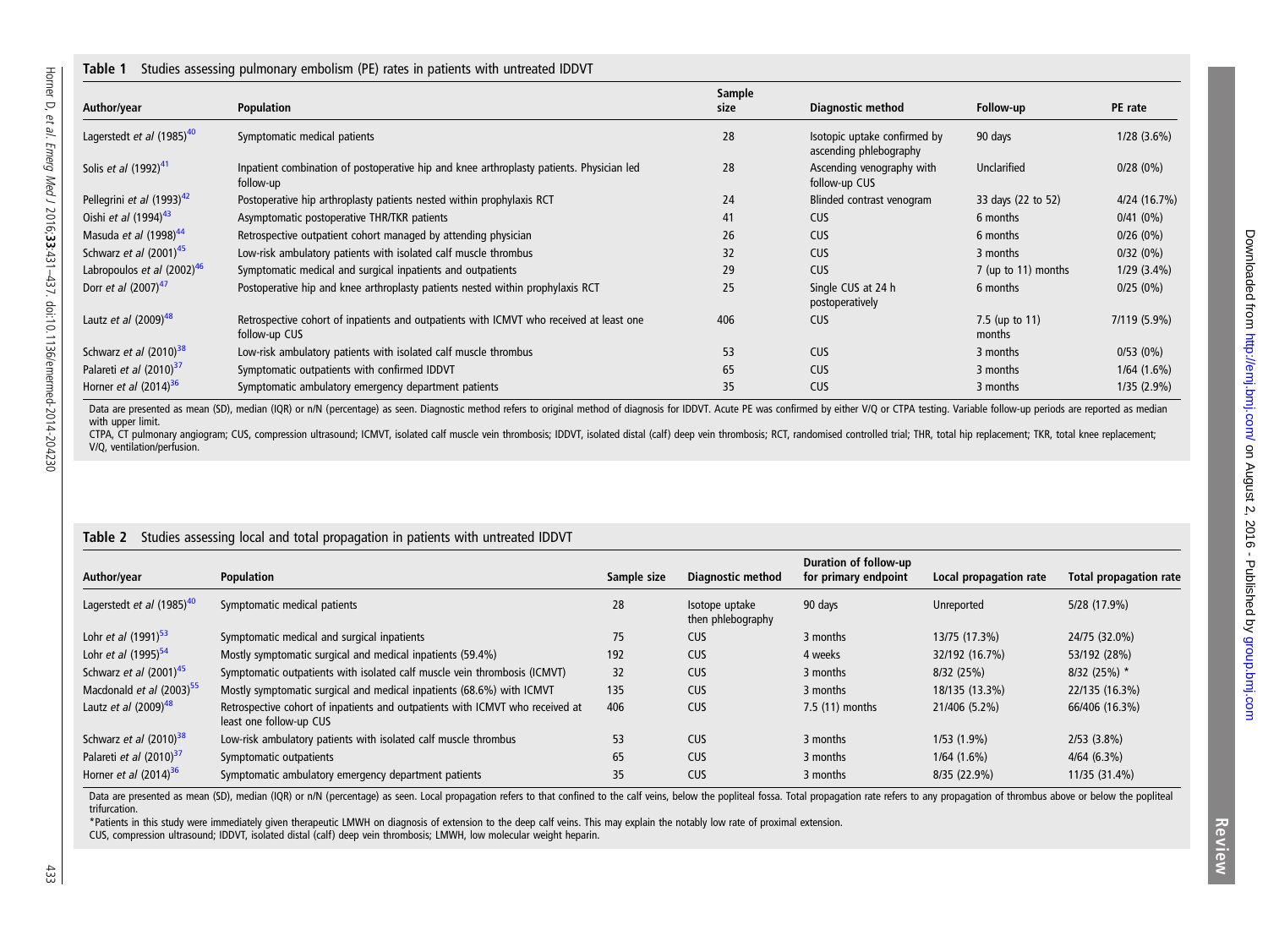anticoagulation, we cannot risk stratify or discuss options without first identifying disease.

## HOW CAN WE DIAGNOSE IDDVT?

Following the work of Wells et  $al<sub>2</sub>$ <sup>[58](#page-6-0)</sup> most EDs now use a combination of clinical decision rules and quantitative plasma D-dimer for initial assessment of patients with atraumatic limb swelling. In those with a low pretest probability, the disease can be effectively excluded with a high sensitivity D-dimer test. However, Wells et al based their research on the detection of proximal disease and the exclusion of a 'need to treat' (ie, no significant clinical outcomes on 3-month review, following a period of conservative management). If one considers detection of IDDVT to be important, then he/she must be clear about whether this approach is adequate for detection of distal disease.

Several studies have addressed this question directly. Engelberger *et al*<sup>[59](#page-6-0)</sup> recently raised the query of whether clinical decision rules (such as the Wells or modified Wells) sufficiently characterise pretest probability with regards to IDDVT. Both rules were found lacking, with the area under the curve values of <0.6, on receiver operating curve analysis. However, using a clinical decision rule to estimate low risk followed by estimation of plasma D-dimer measurement appears to fare better. Luxembourg et al evaluated the diagnostic validity of five separate D-dimer assays in 2012 for this purpose, concluding that in those patients identified as clinical low risk who had a negative D-dimer assay, negative predictive value ranged from 96% to  $100\%$ .<sup>[60](#page-6-0)</sup> They conclude that this process is sufficient for exclusion of distal DVT.

Those patients with a high pretest probability or plasma D-dimer concentration above the cutpoint mandate imaging. Goodacre et al published a diagnostic meta-analysis in 2005 on >10 000 patients supporting the use of duplex CUS as first line test, with a sensitivity of 96.5% (95% CI 95.1% to 97.6%) for detection of proximal DVT when compared with the gold standard of contrast venography. $61$  The sensitivity of duplex CUS for IDDVT was noted to be as low as 71.2% (95% CI 64.6% to 77.2%) on subgroup review, although this analysis incorporated only 25 of the original 99 studies. Thus one in four IDDVT cases could potentially go undetected. This lends some support to the view that looking for distal disease is suboptimal.

The combined studies in the Goodacre meta-analysis range over the period of 1970–1992. Recent studies have reported sensitivities as high as  $100\%$ .<sup>[62](#page-6-0)</sup> Older studies tended to compare ultrasound with venography, which had inherent problems and must be interpreted with some caution. Furthermore, Johnson et al have since published a meta-analysis reporting the rate of VTE complications in those patients with suspected DVT who had anticoagulation withheld following a single negative whole leg CUS.<sup>[63](#page-6-0)</sup> VTE complication rates were  $\lt 1\%$  in over 5000 patients, suggesting that the strategy of single whole leg CUS is effective in clinical use. In addition, whole leg CUS also offers several direct benefits for both patients and clinicians; imaging of the calf allows detailed assessment for alternate diagnoses, many of which (such as a muscular haematoma) can be worsened by anticoagulation. Imaging can also estimate the age of clot and thus assist in challenging treatment decisions for those patients with prior disease. Lastly, single whole leg CUS can complete the consultation and diagnosis in a single visit. Most pathways using proximal CUS will mandate return and repeat scan for a proportion of patients, despite a high attrition rate

(>10%), negligible positive diagnosis rate (<2%) and limited cost effectiveness.<sup>[28](#page-5-0)</sup> [56 57](#page-6-0)

In summary, a diagnostic pathway for DVT incorporating clinical decision rules, quantitative D-dimer estimation and single whole leg CUS is likely to be sufficiently sensitive to 'rule out' clinically relevant disease and has multiple additional pragmatic benefits. The major remaining concern appears to be whether this strategy leads to an increase in detected disease and a consequent increase in the proportion of patients anticoagulated, with no discernable impact on morbidity or mortality.

## IS THERE ANY EVIDENCE THAT ANTICOAGULATION IS BENEFICIAL FOR PATIENTS WITH IDDVT?

So far we have established that IDDVT remains an important problem with clinically relevant consequences. It can also be diagnosed non-invasively within an ED setting. From there, we must ask what can be done to improve clinical outcomes.

Up until 2014, only one prospective randomised controlled trial (RCT) had ever compared phased anticoagulation against conservative management in IDDVT, reporting an absolute risk reduction of 29% for recurrence/complication.<sup>[40](#page-6-0)</sup> This article was followed by several observational cohort studies, highlight-ing the dangers of conservative management.<sup>[44 54 64](#page-6-0)-66</sup> Collated together, a low grade of evidence appeared to support therapeutic anticoagulation; subsequent international guidance was produced accordingly.<sup>[15](#page-5-0) [67 68](#page-6-0)</sup>

There have been multiple attempts to support these recommendations via systematic review and meta-analysis. De Martino et  $al^{35}$  $al^{35}$  $al^{35}$  conducted a meta-analysis in 2011, which perhaps produced more scientific results than seen previously, but falter in recommendations. They conclude that a statistically significant decrease in development of PE (OR 0.12, 95% CI 0.02 to 0.77) and propagation of IDDVT (OR 0.29, 95% CI 0.14 to 0.62) can be found with the use of therapeutic anticoagulation. However, they also note that repeat analysis using only prospective RCT data renders the result non-significant. Masuda et  $al^{69}$  $al^{69}$  $al^{69}$  repeated the systematic review in 2012 with little additional insight offered in conclusion. They repeat estimates of propagation (8%) and embolisation (4%) with conservative management and note surveillance or therapeutic anticoagulation to be viable management options, with no data to recommend one over the other.

The Anticoagulation of Calf Thrombosis (ACT) study was published in 2014.[36](#page-6-0) This was a single-centre randomised controlled UK pilot trial, looking to assess the feasibility of further interventional research on the treatment of IDDVT in symptomatic ambulatory patients. Over a 13-month period, 951 patients attending the ED with atraumatic limb swelling were investigated for suspected DVT. Ninety-three of these patients were consequently diagnosed with IDDVT (9.8% (95% CI 8.1% to 11.8%). Seventy-nine of these patients were eligible for recruitment to the trial and 70 agreed to participate. Patients were randomised to receive either therapeutic phased anticoagulation (dalteparin cover followed by immediate warfarinisation for 3 months) or conservative management (symptomatic analgesia only). Therapeutic anticoagulation resulted in no cases of clinically relevant embolisation or propagation. In the conservative cohort, one patient (2.9%) developed a symptomatic PE and three patients had clot propagation above the popliteal trifurcation (8.6%). No patients in either group died or suffered from major bleeding episodes according to predefined criteria. The absolute risk reduction for a composite outcome was recorded at 11.4% (95% CI −1.5% to 26.7%, p=0.11). These pilot data, in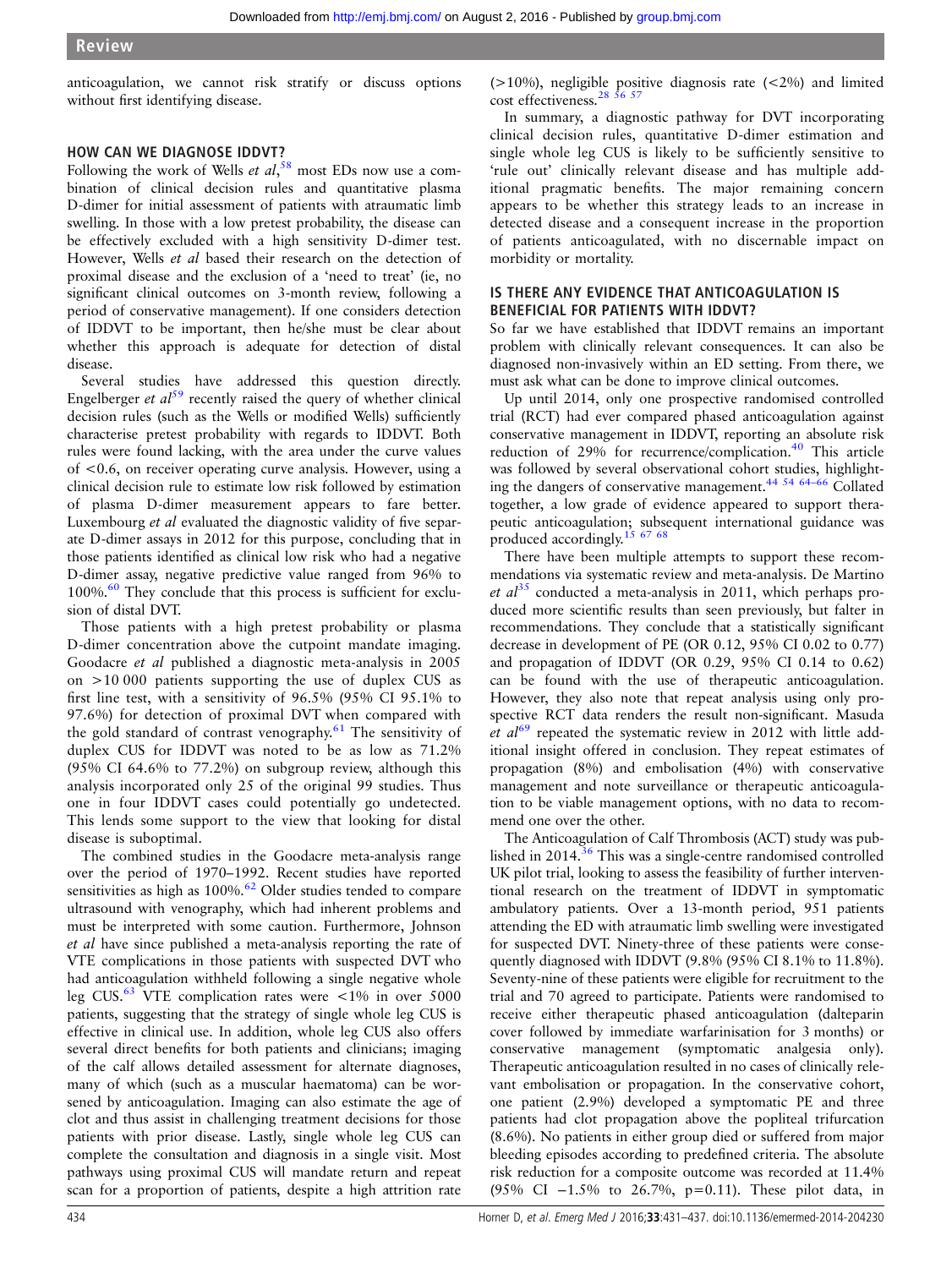combination with previous meta-analyses suggest that propagation and embolisation in IDDVT can be reduced by the use of therapeutic anticoagulation.

## WHAT ARE THE RISKS OF THERAPEUTIC ANTICOAGULATION?

The harms of full-dose therapeutic anticoagulation have been well quantified in patients with VTE. Linkins et al published a meta-analysis in 2003 assessing the cumulative bleeding and mortality risk for >2400 patients during the first 3 months of anticoagulation, reporting major bleeding rates of 2.06% (95% CI 2.04% to 2.08%) and fatal bleeding rates of 0.37% (95% CI 0.36% to 0.38%).[4](#page-5-0) Similar event rates are noted in several large European registries, with the Swedish AuricuLA database reporting major bleeding rates in patients anticoagulated for VTE of 2.6% (95% CI 1.5% to 3.7%) per patient-year.<sup>[70](#page-6-0)</sup> This risk may be further reduced with use of the direct oral anticoagulant agents (DOACs); a meta-analysis by Adam et  $al^{71}$  $al^{71}$  $al^{71}$  suggests a risk ratio of 0.60 (95% CI 0.46 to 0.77) for fatal bleeding and 0.80 (95% CI 0.63 to 1.01) for major bleeding when comparing rivaroxaban, apixaban and dabigatran directly with warfarin.

## WHICH DRUG, WHICH DOSE AND FOR HOW LONG?

Many anticoagulation strategies for IDDVT have been trialled, including reduced-dose anticoagulation, $72$  abbreviated course (10 days),<sup>[38](#page-6-0)</sup> reduced course (6 weeks)<sup>[73](#page-6-0)</sup> and the standard full course (3 months) of therapeutic anticoagulation. No strategy has been investigated in the context of a sufficiently powered RCT; as such recommendations are inconsistent and dependent upon expert opinion.

Some modern guidelines have now begun to endorse the option of no treatment for IDDVT. The American College of Chest Physicians adjusted recommendations in 2012 to support duplex surveillance rather than anticoagulation in low-risk patients.<sup>[14](#page-5-0)</sup> However, the authors note a series of potential risk factors for extension/complication that may render anticoagulation more appropriate including the absence of provocation, active cancer, multiple vessels or proximity to proximal vessels, history of VTE and inpatient status.

The concept of stratified treatment (as described above) has been highlighted in the literature for the last decade.<sup>[10](#page-5-0)</sup> While it may be plausible to treat provoked gastrocnemial thrombosis conservatively with exercise, compression stockings and

surveillance sonography, the idea of leaving an unprovoked tibial vein thrombosis untreated in a young female smoker on contraceptive hormone therapy raises concerns. Unfortunately, no prospective dataset exists that is sufficiently robust in size, methodology and validity to enable derivation of a clinical decision rule to guide treatment. Registries are observational in nature, which precludes robust evaluation of the impact of treatment upon clinical outcomes.

Tying together the issues of diagnosis and treatment is key to maximising benefit in IDDVT. Confirmation of diagnosis is only likely to be beneficial in the event that treatment can improve outcome. This latter point has not been proven with certainty within the published literature. Indeed, previous diagnostic trial data suggest similar outcomes between cohorts using whole leg and serial proximal CUS. However, those small studies looking specifically at symptomatic patients with confirmed disease have all shown a trend towards benefit with anticoagulation. In the absence of robust evidence, we must consider whether this benefit is likely to be of sufficient clinical importance to justify the search for and treatment of IDDVT. Table 3 below presents the key risks and associated levels of evidence.

## THE BALANCE OF RISK

While the data are limited in support of therapeutic anticoagulation, it would seem intuitive that some clots have a high risk with conservative management. Once IDDVT has been identified, several factors must be raised in the discussion regarding therapy. Patient preference and approach to risk is paramount and should be explored. However, all patients must be aware of the following:

- 1. The risks of leaving an IDDVT untreated include local and proximal extension, PE and associated mortality. The composite risk of these clinical sequelae is approximately 10%. The majority of risk regards extension; patients who are conservatively managed on a surveillance pathway (repeat CUS at 1 and 3 weeks) are at low risk of PE (approximately 1%–3%) and a negligible risk of death. Expert opinion suggests that the patients most at risk of extension include those with cancer, those with a history of unprovoked venous thrombosis and pregnant patients.
- 2. Patients managed with therapeutic dose anticoagulation for at least 6 weeks have a negligible composite risk for extension and/or PE. However, the risks of major and fatal

|  | <b>Table 3</b> Key risks associated with the management of isolated distal deep vein thrombosis and supporting levels of evidence |  |  |
|--|-----------------------------------------------------------------------------------------------------------------------------------|--|--|
|  |                                                                                                                                   |  |  |

| <b>Associated complication</b>                     | <b>Estimated risk</b>         | Level of evidence |
|----------------------------------------------------|-------------------------------|-------------------|
| With conservative management                       |                               |                   |
| Fatal bleeding                                     | $0\%$                         | $1 -$             |
| Major bleeding                                     | $0\%$                         | $1 -$             |
| Propagation to the popliteal trifurcation or above | 9.1% (95% CI 7.1% to 10.6%)   | $1 -$             |
| Acute pulmonary embolism                           | 3.2% (95% CI 0.9% to 5.5%)    | $1 -$             |
| All-cause mortality                                | 0.9% (95% CI 0% to 2.3%)      | $1 -$             |
| With therapeutic anticoagulation                   |                               |                   |
| Fatal bleeding                                     | 0.37% (95% CI 0.36% to 0.38%) | $1++$             |
| Major bleeding                                     | 2.06% (95% CI 2.04% to 2.08%) | $1++$             |
| Propagation to the popliteal trifurcation or above | 1.6% (95% CI 0.1% to 3.0%)    | $1 -$             |
| Acute pulmonary embolism                           | $0\%$                         | $1 -$             |
| All-cause mortality                                | 0.7% (95% CI 0% to 2.0%)      | $\mathsf{l}$ $-$  |

Estimates from the literature<sup>[4](#page-5-0) [35](#page-6-0)–37</sup> are presented for 3/12 follow-up rates with CIs. Levels of evidence are graded as per the Scottish Intercollegiate Guideline Network recommendations. Bleeding estimates are based on the use of phased anticoagulation and oral vitamin K antagonists only. Major bleeding episodes are standardised as per the definition provided by the International Society for Thrombosis and Haemostasis.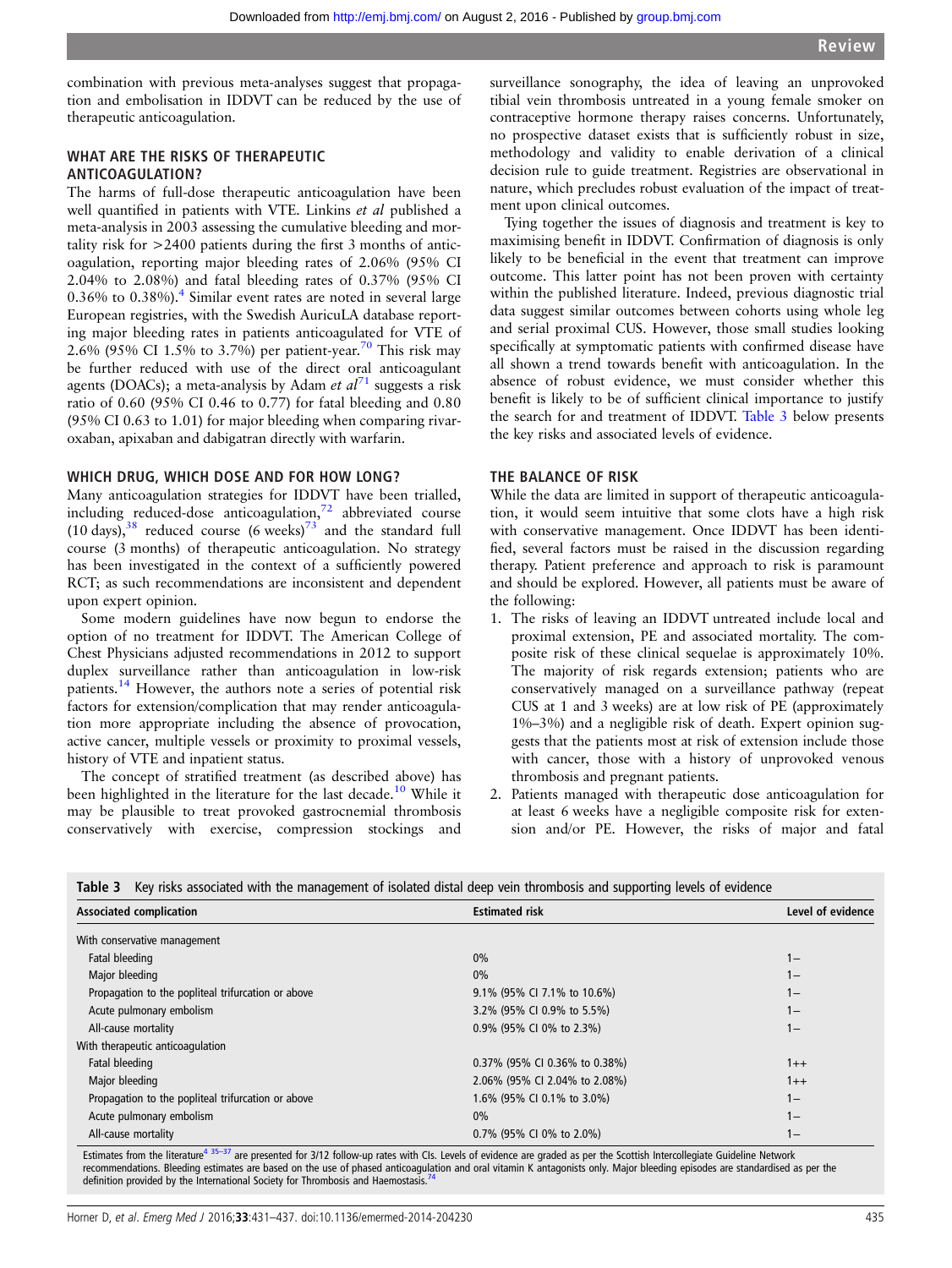<span id="page-5-0"></span>bleeding with therapeutic anticoagulation are approximately 2% and 0.5%, respectively. These risks may be potentially reduced by use of a DOAC, although there are very limited data assessing efficacy specific to IDDVT. Patients at risk of bleeding include those with a prior history of major bleeding events, recent neurosurgical procedures, brain metastases (especially melanoma) and renal failure.

## KEY UNCERTAINTIES AND THE WAY AHEAD

There are multiple systemic risk factors that may intuitively concern the treating physician, but further work is needed to identify subtypes, provocation and symptomatology associated with progression and complication in IDDVT. Only then can patients be offered the available therapeutic options with fully informed consent. In addition, the clinical burden of untreated IDDVT remains largely unquantified, including rates of propagation, recurrence, post-thrombotic syndrome and PE. Such data will only become available if large cohorts of patients with identified disease are followed prospectively. We think this is unlikely to be achieved by the current National Institute for Health and Care Excellence research recommendation regarding the comparative cost effectiveness of single whole leg CUS versus serial proximal imaging; $\frac{75}{3}$  $\frac{75}{3}$  $\frac{75}{3}$  such research will be extremely challenging to design when a standardised approach to care of the patient with IDDVT does not exist.

Little work has been conducted on the dose and duration of anticoagulation in treated IDDVT. Complications of anticoagulation may be less important if shorter duration or lower dose of anticoagulation is effective. In addition, the new oral anticoagulant agents could render a viable and perhaps safer option for short-course treatment in IDDVT, in the event of further supporting research. These latter research questions all require prospective identification of IDDVT in practice, rather than exclusion of a 'need to treat' by serial ultrasound. Only then can patients with confirmed disease be offered the opportunity to participate in definitive randomised research.

## **CONCLUSIONS**

Isolated distal disease constitutes half of all deep vein thrombi. Although evidence is limited, extension rates of up to 10% and embolisation rates of 1%–3% in conservatively managed patients appear consistent throughout the literature. While some IDDVT cases may be treated conservatively with surveillance, identifying suitable cases is challenging. At present, management should focus on shared decision-making, following discussion on the risks of complication, risks of anticoagulation and patient-specific risks for bleeding and extension.

Contributors DH drafted the initial article, following completion of MD thesis on the topic and publication of associated primary research. KH and RB advised on the manuscript and made relevant suggestions. All authors approved the submission of the final manuscript. DH is the guarantor for the article.

Competing interests None declared.

Provenance and peer review Commissioned; externally peer reviewed.

Data sharing statement Additional unpublished data are available from the authors' full MD thesis in alternative submission format, which is accessible online to all through the University of Manchester eScholar system.

#### REFERENCES

- 1 Goldhaber SZ, Visani L, De Rosa M. Acute pulmonary embolism: clinical outcomes in the International Cooperative Pulmonary Embolism Registry (ICOPER). [Lancet](http://dx.doi.org/10.1016/S0140-6736(98)07534-5) 1999;353:1386–9.
- 2 Prandoni P, Lensing AW, Cogo A, et al. The long-term clinical course of acute deep venous thrombosis. [Ann Intern Med](http://dx.doi.org/10.7326/0003-4819-125-1-199607010-00001) 1996;125:1-7.
- 3 Dossett LA, Riesel JN, Griffin MR, et al. Prevalence and implications of preinjury warfarin use: an analysis of the National Trauma Databank. [Arch Surg](http://dx.doi.org/10.1001/archsurg.2010.313) 2011;146:565–70.
- 4 Linkins LA, Choi PT, Douketis JD. Clinical impact of bleeding in patients taking oral anticoagulant therapy for venous thromboembolism: a meta-analysis. [Ann Intern](http://dx.doi.org/10.7326/0003-4819-139-11-200312020-00007) [Med](http://dx.doi.org/10.7326/0003-4819-139-11-200312020-00007) 2003;139:893–900.
- 5 Lohr JM, Fellner AN. Isolated calf vein thrombosis should be treated with anticoagulation. [Dis Mon](http://dx.doi.org/10.1016/j.disamonth.2010.06.010) 2010;56:590-600.
- 6 Masuda EM, Kistner RL. The case for managing calf vein thrombi with duplex surveillance and selective anticoagulation. [Dis Mon](http://dx.doi.org/10.1016/j.disamonth.2010.06.011) 2010;56:601-13.
- 7 Palareti G, Agnelli G, Imberti D, et al. A commentary: to screen for calf DVT or not to screen? The highly variable practice among Italian centers highlights this important and still unresolved clinical option. Results from the Italian MASTER registry. Thromb Haemost 2008;99:241–4.
- Palareti G, Schellong S. Isolated distal deep vein thrombosis: what we know and what we are doing. [J Thromb Haemost](http://dx.doi.org/10.1111/j.1538-7836.2011.04564.x) 2011;10:11-19.
- Righini M. Is it worth diagnosing and treating distal deep vein thrombosis? No. [J Thromb Haemost](http://dx.doi.org/10.1111/j.1538-7836.2007.02468.x) 2007;5(Suppl 1):55–9.
- 10 Schellong SM. Distal DVT: worth diagnosing? Yes. [J Thromb Haemost](http://dx.doi.org/10.1111/j.1538-7836.2007.02490.x) 2007;5 (Suppl 1):51–4.
- 11 Keeling D, Baglin T, Tait C, et al. Guidelines on oral anticoagulation with warfarin —fourth edition. [Br J Haematol](http://dx.doi.org/10.1111/j.1365-2141.2011.08753.x) 2011;154:311–24.
- 12 Jayaraj A, Zierler B, Meissner M. Calf Deep Vein Thrombosis: Current Trends in Management. [J Vasc Surg](http://dx.doi.org/10.1016/j.jvs.2012.03.170) 2012;55(1S):65S-6S.
- 13 Palareti G, Agnelli G, Imberti D, et al. Do Italian vascular centers look for isolated calf deep vein thrombosis? Analysis of isolated calf deep vein thromboses included in the "Master" Registry. Int Angiol 2008;27:482–8.
- 14 Guyatt GH, Akl EA, Crowther M, et al. Executive summary: Antithrombotic Therapy and Prevention of Thrombosis, 9th ed: American College of Chest Physicians Evidence-Based Clinical Practice Guidelines. [Chest](http://dx.doi.org/10.1378/chest.1412S3) 2012;141(2 Suppl):7S-47S.
- Kearon C, Kahn SR, Agnelli G, et al. Antithrombotic therapy for venous thromboembolic disease: American College of Chest Physicians Evidence-Based Clinical Practice Guidelines (8th Edition). [Chest](http://dx.doi.org/10.1378/chest.08-0658) 2008;133 (6 Suppl):454S–545S.
- Horner D. Isolated distal deep vein thrombosis in symptomatic ambulatory patients: a prospective data analysis and therapeutic feasibility study. 2010. [https://www.](https://www.escholar.manchester.ac.uk/uk-ac-man-scw:186165) [escholar.manchester.ac.uk/uk-ac-man-scw:186165](https://www.escholar.manchester.ac.uk/uk-ac-man-scw:186165) (accessed 05/01/2015 2015).
- 17 Hitos K, Slngh A, Gunja N, et al. Venous thromboembolism in the emergency department: incidence, diagnosis and clinical characterisitcs of patients. J Thromb Haemost 2009;7(S2):428.
- 18 Noren A, Ottosson E, Rosfors S. Is it safe to withhold anticoagulation based on a single negative color duplex examination in patients with suspected deep venous thrombosis? A prospective 3-month follow-up study. [Angiology](http://dx.doi.org/10.1177/000331970205300504) 2002;53:521-7.
- 19 Silverstein D. Trends in the incidence of deep vein thrombosis and pulmonary embolism: a 25 year population based study. [Arch Intern Med](http://dx.doi.org/10.1001/archinte.158.6.585) 1998;158:585-93.
- 20 Wells PS, Anderson DR, Bormanis J, et al. Value of assessment of pretest probability of deep-vein thrombosis in clinical management. [Lancet](http://dx.doi.org/10.1016/S0140-6736(97)08140-3) 1997;350:1795-8.
- 21 Le Gal G, Bounameaux H. Diagnosing pulmonary embolism: running after the decreasing prevalence of cases among suspected patients. [J Thromb Haemost](http://dx.doi.org/10.1111/j.1538-7836.2004.00795.x) 2004;2:1244–6.
- 22 Elias A, Mallard L, Elias M, et al. A single complete ultrasound investigation of the venous network for the diagnostic management of patients with a clinically suspected first episode of deep venous thrombosis of the lower limbs. Thromb Haemost 2003;89:221–7.
- Schellong SM, Schwarz T, Halbritter K, et al. Complete compression ultrasonography of the leg veins as a single test for the diagnosis of deep vein thrombosis. Thromb Haemost 2003;89:228–34.
- 24 Stevens SM, Elliott CG, Chan KJ, et al. Withholding anticoagulation after a negative result on duplex ultrasonography for suspected symptomatic deep venous thrombosis. [Ann Intern Med](http://dx.doi.org/10.7326/0003-4819-140-12-200406150-00007) 2004;140:985–91.
- 25 Galanaud JP, Sevestre-Pietri MA, Bosson JL, et al. Comparative study on risk factors and early outcome of symptomatic distal versus proximal deep vein thrombosis: results from the OPTIMEV study. Thromb Haemost 2009;102:493–500.
- 26 Horner D, Hogg K, Body R, et al. Single whole-leg compression ultrasound for exclusion of deep vein thrombosis in symptomatic ambulatory patients: a prospective observational cohort study. [Br J Haematol](http://dx.doi.org/10.1111/bjh.12642) 2014;164:422–30.
- 27 Ouriel K, Green RM, Greenberg RK, et al. The anatomy of deep venous thrombosis of the lower extremity. [J Vasc Surg](http://dx.doi.org/10.1067/mva.2000.105956) 2000;31:895-900.
- 28 Bernardi E, Camporese G, Buller HR, et al. Serial 2-point ultrasonography plus D-dimer vs whole-leg color-coded Doppler ultrasonography for diagnosing suspected symptomatic deep vein thrombosis: a randomized controlled trial. [JAMA](http://dx.doi.org/10.1001/jama.300.14.1653) 2008;300:1653–9.
- 29 Dowling NF, Austin H, Dilley A, et al. The epidemiology of venous thromboembolism in Caucasians and African-Americans: the GATE Study. [J Thromb](http://dx.doi.org/10.1046/j.1538-7836.2003.00031.x) [Haemost](http://dx.doi.org/10.1046/j.1538-7836.2003.00031.x) 2003;1:80–7.
- 30 Guanella R, Righini M. Serial limited versus single complete compression ultrasonography for the diagnosis of lower extremity deep vein thrombosis. [Semin Respir Crit Care Med](http://dx.doi.org/10.1055/s-0032-1311793) 2012;33:144–50.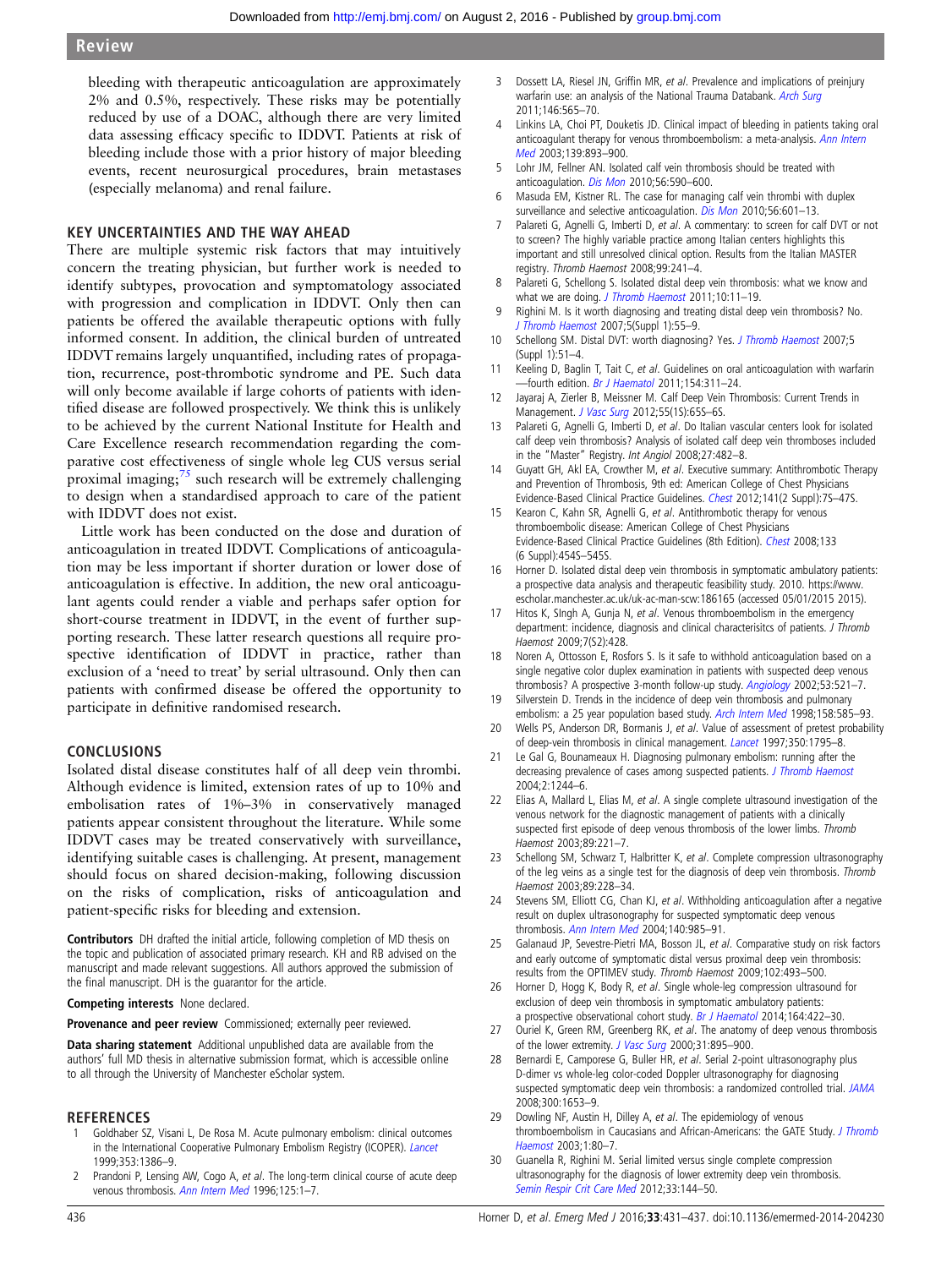- <span id="page-6-0"></span>31 Heit JA, Silverstein MD, Mohr DN, et al. The epidemiology of venous thromboembolism in the community. Thromb Haemost 2001;86:452–63.
- 32 Spencer FA, Kroll A, Lessard D, et al. Isolated calf deep vein thrombosis in the community setting: the Worcester Venous Thromboembolism study. [J Thromb](http://dx.doi.org/10.1007/s11239-011-0670-x) [Thrombolysis](http://dx.doi.org/10.1007/s11239-011-0670-x) 2012;33:211–17.
- 33 Tran H. Two weeks of Low molecular weight heparin for distal vein thrombosis (TWISTER). 2012. [http://www.clinicaltrials.gov/ct2/show/NCT01252420?](http://www.clinicaltrials.gov/ct2/show/NCT01252420?term=TWISTER&rank=1) [term=TWISTER&rank=1](http://www.clinicaltrials.gov/ct2/show/NCT01252420?term=TWISTER&rank=1) (accessed 24 Aug 2012).
- 34 Cogo A, Lensing AW, Koopman MM, et al. Compression ultrasonography for diagnostic management of patients with clinically suspected deep vein thrombosis: prospective cohort study. [BMJ](http://dx.doi.org/10.1136/bmj.316.7124.17) 1998;316:17-20.
- 35 De Martino RR, Wallaert JB, Rossi AP, et al. A meta-analysis of anticoagulation for calf deep venous thrombosis. [J Vasc Surg](http://dx.doi.org/10.1016/j.jvs.2011.09.087) 2012;56:228-37.
- 36 Horner D, Hogg K, Body R, et al. The Anticoagulation of Calf Thrombosis (ACT) Project: results from the randomized controlled external pilot trial. [Chest](http://dx.doi.org/10.1378/chest.14-0235) 2014;146:1468–77.
- 37 Palareti G, Cosmi B, Lessiani G, et al. Evolution of untreated calf deep-vein thrombosis in high risk symptomatic outpatients: the blind, prospective CALTHRO study. [Thromb Haemost](http://dx.doi.org/10.1160/TH10-06-0351) 2010;104:1063–70.
- 38 Schwarz T, Buschmann L, Beyer J, et al. Therapy of isolated calf muscle vein thrombosis: a randomized, controlled study. [J Vasc Surg](http://dx.doi.org/10.1016/j.jvs.2010.05.094) 2010;52:1246-50.
- 39 Stein PD, Matta F, Musani MH, et al. Silent pulmonary embolism in patients with deep venous thrombosis: a systematic review. [Am J Med](http://dx.doi.org/10.1016/j.amjmed.2009.09.037) 2010;123:426-31.
- 40 Lagerstedt C, Olsson CG, Fagher B, et al. Oral anticoagulants in calf-vein thrombosis. [Lancet](http://dx.doi.org/10.1016/S0140-6736(85)91600-9) 1985;2:1311–12.
- 41 Solis M, Ranval T, Nix ML, et al. Is anticoagulation indicated for asymptomatic postoperative calf vein thrombosis? [J Vasc Surg](http://dx.doi.org/10.1016/0741-5214(92)90376-J) 1992;16:414-19.
- 42 Pellegrini V, Langhans M, Totterman S, et al. Embolic complications of calf thrombosis following total hip arthroplasty. [J Arthroplasty](http://dx.doi.org/10.1016/S0883-5403(06)80210-X) 1993;8:449-57.
- 43 Oishi CS, Grady-Benson JC, Otis SM, et al. The clinical course of distal deep venous thrombosis after total hip and total knee arthroplasty, as determined with duplex ultrasonography. J Bone Joint Surg Am 1994;76:1658–63.
- 44 Masuda EM, Kessler DM, Kistner RL, et al. The natural history of calf vein thrombosis: lysis of thrombi and development of reflux. [J Vasc Surg](http://dx.doi.org/10.1016/S0741-5214(98)70201-0) 1998;28:67–73; discussion -4.
- 45 Schwarz T, Schmidt B, Beyer J, et al. Therapy of isolated calf muscle vein thrombosis with low-molecular-weight heparin. [Blood Coagul Fibrinolysis](http://dx.doi.org/10.1097/00001721-200110000-00014) 2001;12:597-9.
- 46 Labropoulos N, Kang SS, Mansour MA, et al. Early thrombus remodelling of isolated calf deep vein thrombosis. [Eur J Vasc Endovasc Surg](http://dx.doi.org/10.1053/ejvs.2002.1608) 2002;23:344-8.
- 47 Dorr LD, Gendelman V, Maheshwari AV, et al. Multimodal thromboprophylaxis for total hip and knee arthroplasty based on risk assessment. [J Bone Joint Surg Am](http://dx.doi.org/10.2106/JBJS.F.00235) 2007;89:2648–57.
- 48 Lautz TB, Abbas F, Walsh SJ, et al. Isolated gastrocnemius and soleal vein thrombosis: should these patients receive therapeutic anticoagulation? [Ann Surg](http://dx.doi.org/10.1097/SLA.0b013e3181c1ae95) 2009;251:735–42.
- 49 Labropoulos N, Waggoner T, Sammis W, et al. The effect of venous thrombus location and extent on the development of post-thrombotic signs and symptoms. [J Vasc Surg](http://dx.doi.org/10.1016/j.jvs.2008.03.016) 2008;48:407–12.
- 50 Seinturier C, Bosson JL, Colonna M, et al. Site and clinical outcome of deep vein thrombosis of the lower limbs: an epidemiological study. [J Thromb Haemost](http://dx.doi.org/10.1111/j.1538-7836.2005.01393.x) 2005;3:1362–7.
- 51 Tick LW, Kramer MH, Rosendaal FR, et al. Risk factors for post-thrombotic syndrome in patients with a first deep venous thrombosis. [J Thromb Haemost](http://dx.doi.org/10.1111/j.1538-7836.2008.03180.x) 2008;6:2075-81.
- 52 Righini M, Paris S, Le Gal G, et al. Clinical relevance of distal deep vein thrombosis. Review of literature data. Thromb Haemost 2006;95:56–64.
- 53 Lohr JM, Kerr TM, Lutter KS, et al. Spirtoff K, Cranley JJ. Lower extremity calf thrombosis: to treat or not to treat? [J Vasc Surg](http://dx.doi.org/10.1016/0741-5214(91)90184-V) 1991;14:618-23.
- 54 Lohr JM, James KV, Deshmukh RM, et al. Allastair B. Karmody Award. Calf vein thrombi are not a benign finding. [Am J Surg](http://dx.doi.org/10.1016/S0002-9610(99)80261-X) 1995;170:86-90.
- 55 Macdonald PS, Kahn SR, Miller N, et al. Short-term natural history of isolated gastrocnemius and soleal vein thrombosis. [J Vasc Surg](http://dx.doi.org/10.1067/mva.2003.149) 2003;37:523-7.
- 56 Gibson NS, Schellong SM, Kheir DY, et al. Safety and sensitivity of two ultrasound strategies in patients with clinically suspected deep venous thrombosis: a prospective management study. [J Thromb Haemost](http://dx.doi.org/10.1111/j.1538-7836.2009.03635.x) 2009;7:2035–41.
- 57 Goodacre S, Sampson F, Stevenson M, et al. Measurement of the clinical and cost-effectiveness of non-invasive diagnostic testing strategies for deep vein thrombosis. [Health Technol Assess](http://dx.doi.org/10.3310/hta10150) 2006;10:1-168, iii-iv.
- 58 Wells P, Anderson D, Rodger M, et al. Evaluation of D-Dimer in the diagnosis of suspected deep vein thombosis. [N Engl J Med](http://dx.doi.org/10.1056/NEJMoa023153) 2003;349:1227-35.
- 59 Engelberger RP, Aujesky D, Calanca L, et al. Comparison of the diagnostic performance of the original and modified Wells score in inpatients and outpatients with suspected deep vein thrombosis. [Thromb Res](http://dx.doi.org/10.1016/j.thromres.2011.02.008) 2012;127:535-9.
- 60 Luxembourg B, Schwonberg J, Hecking C, et al. Performance of five D-dimer assays for the exclusion of symptomatic distal leg vein thrombosis. [Thromb Haemost](http://dx.doi.org/10.1160/TH11-07-0511) 2012;107:369–78.
- 61 Goodacre S, Sampson F, Thomas S, et al. Systematic review and meta-analysis of the diagnostic accuracy of ultrasonography for deep vein thrombosis. [BMC Med](http://dx.doi.org/10.1186/1471-2342-5-6) [Imaging](http://dx.doi.org/10.1186/1471-2342-5-6) 2005;5:6.
- 62 Gottlieb RH, Widjaja J, Tian L, et al. Calf sonography for detecting deep venous thrombosis in symptomatic patients: experience and review of the literature. [J Clin](http://dx.doi.org/10.1002/(SICI)1097-0096(199910)27:8<415::AID-JCU1>3.0.CO;2-6) [Ultrasound](http://dx.doi.org/10.1002/(SICI)1097-0096(199910)27:8<415::AID-JCU1>3.0.CO;2-6) 1999;27:415–20.
- 63 Johnson SA, Stevens SM, Woller SC, et al. Risk of deep vein thrombosis following a single negative whole-leg compression ultrasound: a systematic review and meta-analysis. [JAMA](http://dx.doi.org/10.1001/jama.2010.43) 2010;303:438–45.
- 64 McLafferty RB, Moneta GL, Passman MA, et al. Late clinical and hemodynamic sequelae of isolated calf vein thrombosis. [J Vasc Surg](http://dx.doi.org/10.1016/S0741-5214(98)70291-5) 1998;27:50-6; discussion 6–7.
- 65 Meissner MH, Caps MT, Bergelin RO, et al. Early outcome after isolated calf vein thrombosis. [J Vasc Surg](http://dx.doi.org/10.1016/S0741-5214(97)70086-7) 1997;26:749-56.
- 66 Philbrick JT, Becker DM. Calf deep venous thrombosis. A wolf in sheep's clothing? [Arch Intern Med](http://dx.doi.org/10.1001/archinte.1988.00380100029007) 1988;148:2131–8.
- 67 Baglin TP, Keeling DM, Watson HG. Guidelines on oral anticoagulation (warfarin): third edition-2005 update. [Br J Haematol](http://dx.doi.org/10.1111/j.1365-2141.2005.05856.x) 2006;132:277-85.
- 68 Gallus AS, Baker RI, Chong BH, et al. Consensus guidelines for warfarin therapy. Recommendations from the Australasian Society of Thrombosis and Haemostasis. Med J Aust 2000;172:600–5.
- 69 Masuda EM, Kistner RL, Musikasinthorn C, et al. The controversy of managing calf vein thrombosis. [J Vasc Surg](http://dx.doi.org/10.1016/j.jvs.2011.05.092) 2012;55:550-61.
- 70 Wieloch M, Sjalander A, Frykman V, et al. Anticoagulation control in Sweden: reports of time in therapeutic range, major bleeding, and thrombo-embolic complications from the national quality registry AuriculA. [Eur Heart J](http://dx.doi.org/10.1093/eurheartj/ehr134) 2012;32:2282–9.
- 71 Adam S, Mcduffie JR, Ortel TL. Comparative effectiveness of warfarin and new oral anticoagulants for the management of atrial fibrillation and venous thromboembolism: a systematic review. [Ann Intern Med](http://dx.doi.org/10.7326/0003-4819-157-10-201211200-00532) 2012;157:796-807.
- 72 Parisi R, Visona A, Camporese G, et al. Isolated distal deep vein thrombosis: efficacy and safety of a protocol of treatment. Treatment of Isolated Calf Thrombosis (TICT) Study. Int Angiol 2009;28:68–72.
- 73 Pinede L, Ninet J, Duhaut P, et al. Comparison of 3 and 6 months of oral anticoagulant therapy after a first episode of proximal deep vein thrombosis or pulmonary embolism and comparison of 6 and 12 weeks of therapy after isolated calf deep vein thrombosis. [Circulation](http://dx.doi.org/10.1161/01.CIR.103.20.2453) 2001;103:2453–60.
- 74 Schulman S, Kearon C. Definition of major bleeding in clinical investigations of antihemostatic medicinal products in non-surgical patients. [J Thromb Haemost](http://dx.doi.org/10.1111/j.1538-7836.2005.01204.x) 2005;3:692–4.
- 75 NICE. Venous thromboembolic diseases: the management of venous thromboembolic diseases and the role of thrombophilia testing. London: National Institute for Health and Clinical Excellence, 2012.